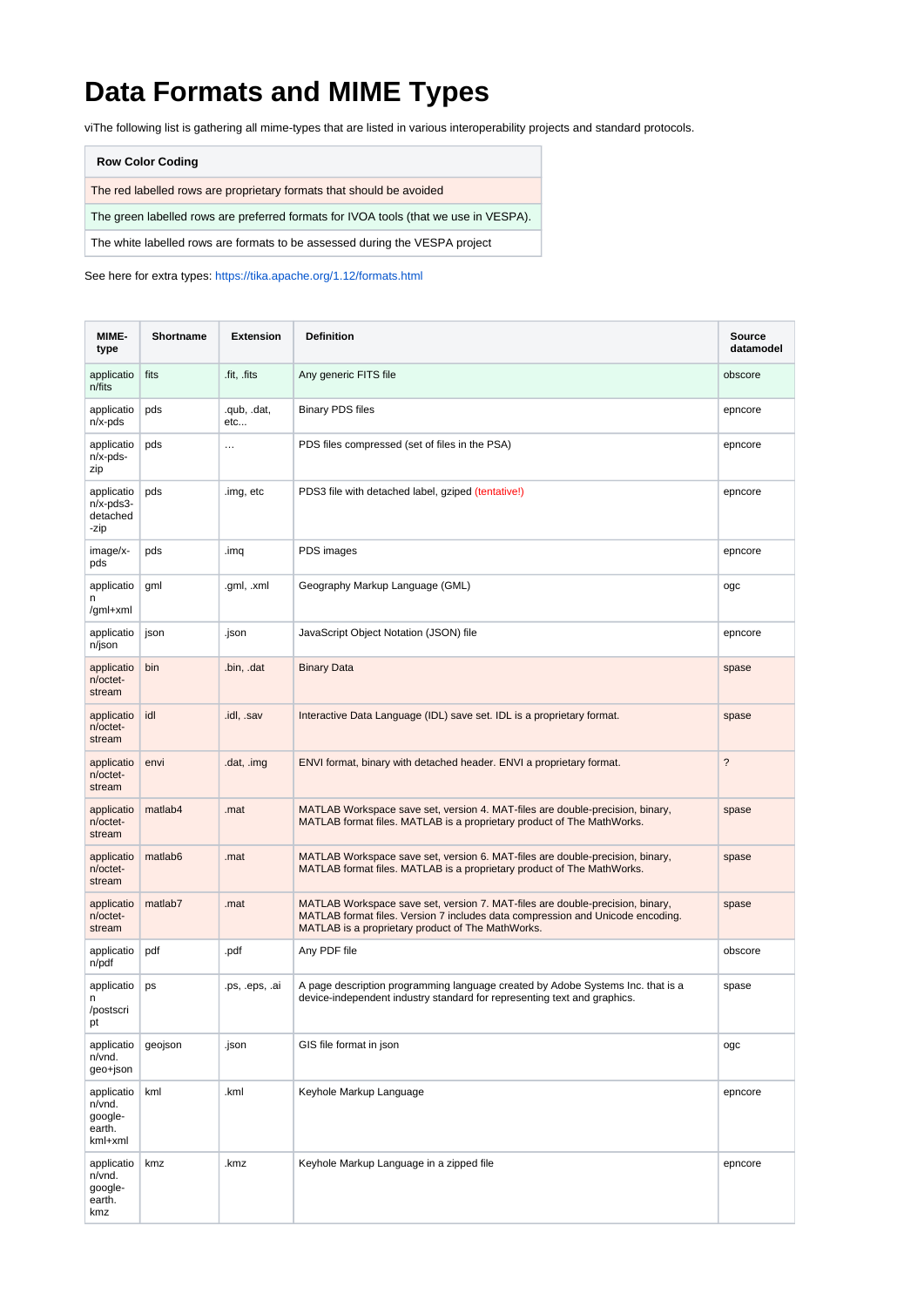| applicatio<br>$n$ / $v$ nd.ms<br>-excel                          | xls              | .xls, .xlsx  | A Microsoft spreadsheet format used to hold a variety of data in tables which can<br>include calculations.                                                                                                                                                                                                                                                                                                                                                                                                          | spase                |
|------------------------------------------------------------------|------------------|--------------|---------------------------------------------------------------------------------------------------------------------------------------------------------------------------------------------------------------------------------------------------------------------------------------------------------------------------------------------------------------------------------------------------------------------------------------------------------------------------------------------------------------------|----------------------|
| applicatio<br>n/x-asdm                                           | asdm             |              | ALMA science data model (final export format still TBD)                                                                                                                                                                                                                                                                                                                                                                                                                                                             | obscore              |
| applicatio<br>$n/x$ -cdf                                         | cdf              | .cdf         | Common Data Format (CDF) file                                                                                                                                                                                                                                                                                                                                                                                                                                                                                       | spase                |
| applicatio<br>n/x-cdf-<br>istp                                   | cdf              | .cdf         | Common Data Format (CDF) file compliant with ISTP                                                                                                                                                                                                                                                                                                                                                                                                                                                                   | epncore              |
| applicatio<br>$n/x$ -cdf-<br>pds4                                | cdf              | .cdf         | Common Data Format (CDF) file compliant with PDS4                                                                                                                                                                                                                                                                                                                                                                                                                                                                   | epncore              |
| applicatio<br>$n/x$ -cef1                                        | cef1             | .cef         | Cluster Exchange Format (CEF), version 1, is a self-documenting ASCII format<br>designed for the exchange of data. The metadata contains information compatible with<br>the ISTP recommendations for CDF.                                                                                                                                                                                                                                                                                                           | spase                |
| applicatio<br>$n/x-cef2$                                         | cef <sub>2</sub> | .cef         | Cluster Exchange Format (CEF), version 2, is a self-documenting ASCII format<br>designed for the exchange of data and introduced for Cluster Active Archive. Compared<br>to version 1, the metadata description of vectors and tensors is different.                                                                                                                                                                                                                                                                | spase                |
| applicatio<br>n/x-<br>directory                                  | dir              |              | Multiple files archive returned as a text list                                                                                                                                                                                                                                                                                                                                                                                                                                                                      | obscore              |
| applicatio<br>n/x-fits-<br>bintable                              | bintable         | fit, fits    | A FITS binary table (single BINTABLE extension)                                                                                                                                                                                                                                                                                                                                                                                                                                                                     | obscore              |
| applicatio<br>n/x-fits-<br>euro3d                                | euro3d           |              | A FITS file in Euro3D format (multiobject spectroscopy)                                                                                                                                                                                                                                                                                                                                                                                                                                                             | obscore              |
| applicatio<br>n/x-fits-<br>mef                                   | mef              |              | A FITS multi-extension file (multiple extensions)                                                                                                                                                                                                                                                                                                                                                                                                                                                                   | obscore              |
| applicatio<br>n/x-<br>geotiff                                    | geotiff          | tif, tiff    | GeoTIFF is a public domain metadata standard which allows georeferencing information<br>to be embedded within a TIFF file. The potential additional information includes map<br>projection, coordinate systems, ellipsoids, datums, and everything else necessary to<br>establish the exact spatial reference for the file. The GeoTIFF format is fully compliant<br>with TIFF 6.0, so software incapable of reading and interpreting the specialized<br>metadata will still be able to open a GeoTIFF format file. | ogc                  |
| applicatio<br>$n/x$ -wms                                         | wms              | .xml         | WMS query, typically with GetCapability operation (returns an xml file)                                                                                                                                                                                                                                                                                                                                                                                                                                             | ogc                  |
| applicatio<br>n<br>/geopack<br>age+sqlit<br>e3                   | geopackage       | .gpkg        | GeoPackage is platform-independent SQLite database file for storing and transferring<br>geospatial information, data and metadata tables.                                                                                                                                                                                                                                                                                                                                                                           |                      |
| applicatio   hdf<br>n/x-hdf                                      |                  | .hf4         | Hierarchical Data Format 4                                                                                                                                                                                                                                                                                                                                                                                                                                                                                          | epncore              |
| applicatio<br>$n/x$ -hdf                                         | hdf              | .hf5         | Hierarchical Data Format 5                                                                                                                                                                                                                                                                                                                                                                                                                                                                                          | epncore              |
| applicatio<br>n/x-<br>netcdf                                     | nc               | .nc          | Network Common Data Format (NetCDF) file version 3                                                                                                                                                                                                                                                                                                                                                                                                                                                                  | epncore              |
| applicatio<br>n/x-<br>netcdf4                                    | nc               | $nc4$ , $nc$ | Network Common Data Format (NetCDF) file version 4                                                                                                                                                                                                                                                                                                                                                                                                                                                                  | epncore              |
| applicatio<br>n/x-tar                                            | tar              | .tar         | Multiple files archive in TAR format                                                                                                                                                                                                                                                                                                                                                                                                                                                                                | obscore              |
| applicatio<br>n/x-tar-<br>gzip                                   | gtar             | .tgz         | A GZIP-compressed TAR file (x-gtar also sometimes used                                                                                                                                                                                                                                                                                                                                                                                                                                                              | obscore              |
| applicatio<br>n/x-<br>votable+<br>xml                            | votable          | .xml, .vot   | Any generic VOTable file                                                                                                                                                                                                                                                                                                                                                                                                                                                                                            | obscore              |
| applicatio<br>n/x-<br>voevent+<br>xml                            | voevent          | .xml         | Any generic VOevent file                                                                                                                                                                                                                                                                                                                                                                                                                                                                                            | voevent              |
| applicatio<br>$n/x-$<br>votable+<br>xml;<br>content=<br>datalink | votable          | .xml, .vot   | (VOTable containing a DataLink URL) To be used if access_url provides a DataLink<br>response                                                                                                                                                                                                                                                                                                                                                                                                                        | datalink<br>/obscore |